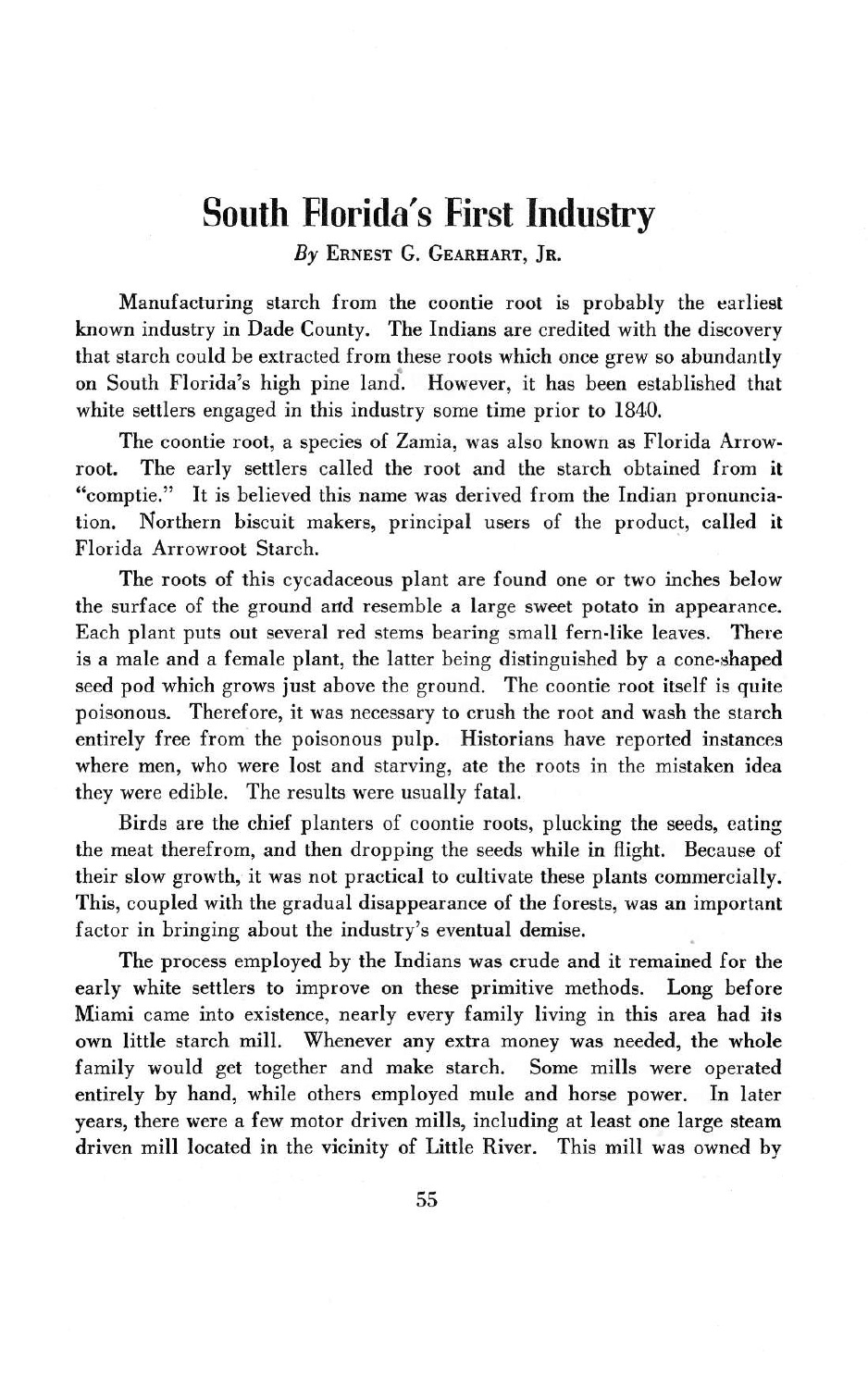A. B. Hurst, and remained in operation until 1919, when it was moved to the southern part of the county near Kendall. It continued in operation at this new location until 1925.

In order to describe the type of starch mill being used in South Florida just prior to and shortly after the turn of the Century, the writer personally interviewed Mr. John B. Hurst, son of the aforementioned A. B. Hurst, and Mr. Willie Mettair of North Miami, Florida. The latter was actively engaged in the manufacture of starch before 1900.

These early mills consisted of a wooden cylinder, usually a section of pine log, about 12 inches thick and 18 inches long. Diagonal lines approximately 1 inch apart were drawn lengthwise all around the cylinder. These lines followed the general pattern of a lawn mower blade. Shoemaker's nails were then driven into the cylinder along these lines. The nails were  $3/4$  inch apart in the row and about  $1/8$  inch was left exposed. A shaft was driven through the center of the cylinder which was then mounted on a wooden hopper. A container underneath the hopper caught the pulp as it came through. A settling tank with a large sieve was placed nearby. The rest of the equipment included drying racks which were usually 30 inches wide and 6 feet long. These racks were made of horizontal poles raised several feet above the ground and covered with muslin.

If the mill was to be powered by hand, a crank was attached to one end of the cylinder shaft. Horse or mule power could be used by hitching the animal to a 20-foot sweep. This sweep turned a gear resembling a universal joint which was joined to a large vertical wheel by a rod approximately 25 feet long known as a tumble rod. A belt running from the wheel to a small pulley on the cylinder shaft turned the cylinder at a rapid rate of speed because of the high ratio achieved by this ingenious hook-up.

The process used by the white man in the manufacture of starch was quite an improvement over the method employed by the Indians and resulted in a more highly refined product. The starch manufactured by the Indians was slightly yellow in color while the starch made by the settlers was pure white.

The roots were dug out of the ground with a tool similar to a mattock. It was customary to soak them in water overnight. This not only washed the roots clean, but made them considerably softer and, therefore, easier to work with. They were usually cut in half before being thrown into the hopper where they were crushed to a pulp by the whirling cylinder. The pulp was placed in the sieve atop the settling tank and water was used to wash the